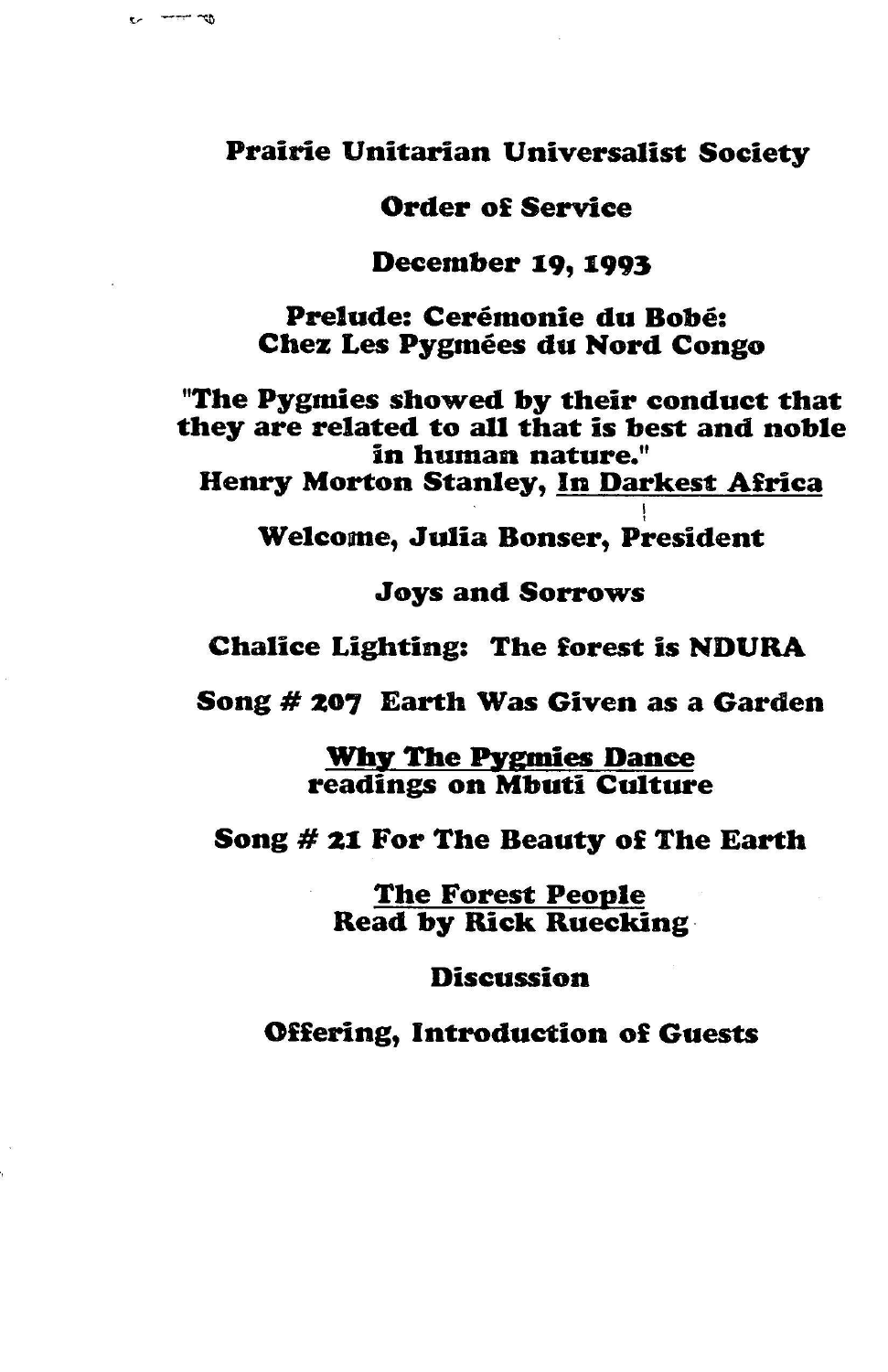## GLOSSARY

ł.

 $\sim$   $\alpha$ 

| <b>AKAMI</b>           | "Noise" in the sense of conflict; opposite of ekimi.     |
|------------------------|----------------------------------------------------------|
| <b>AKA</b>             | One of the sub-groups of Pygmies, the Archers.           |
| <b>APUA'I</b>          | Sibling group of pre-adolescents - owners of the future. |
| <b>BAMIKI BA'NDURA</b> | How the Mbuti know themselves; Children of               |
|                        | the Forest                                               |
| <b>BES</b>             | Egyptian god of mirth and dance; descended from the      |
|                        | Dancers of God.                                          |
| <b>BOPI</b>            | Children's play area - others entering are subject to    |
|                        | ridicule.                                                |
| <b>EBA</b>             | Father - Adult male                                      |
| EFÉ                    | First man and one of the sub-groups of Pygmies - the     |
|                        | net hunters                                              |
| <b>EKIMI</b>           | "Quiet" in the sense pf peace; opoosite of akimi         |
| <b>ELIMA</b>           | Women's festival when a girl reaches menarche and        |
|                        | receives sexual instruction; culminates when young men   |
|                        | painfully struggle through women's gantlet to see who    |
|                        | will be her suitor -- only her chosen will succeed.      |
| <b>EMA</b>             | Mother - Adult woman.                                    |
| <b>MBUTI</b>           | Pygmy people of the Ituri Forest in north-east Zaire.    |
| MIKI                   | Children                                                 |
| <b>MOLIMO</b>          | Basic ritual of Mbuti people; ceremonial singing to the  |
|                        | forest; the ritual instrument of the same name, a long   |
|                        | tube which is blown and sung through to reproduce the    |
|                        | sounds of animals and supernatural sounds of the         |
|                        | "animal of the forest".                                  |
| <b>NDURA</b>           | The forest or the spirit of the forest                   |
| <b>TATA</b>            | Grandparent                                              |
| TORÉ                   | The name of God; the spirit of the forest.               |

Ñ,

 $\label{eq:1} \mathbf{X} = \mathbf{X} \mathbf{X} + \mathbf{X} \mathbf{X} + \mathbf{X} \mathbf{X} + \mathbf{X} \mathbf{X} + \mathbf{X} \mathbf{X} + \mathbf{X} \mathbf{X} + \mathbf{X} \mathbf{X} + \mathbf{X} \mathbf{X} + \mathbf{X} \mathbf{X} + \mathbf{X} \mathbf{X} + \mathbf{X} \mathbf{X} + \mathbf{X} \mathbf{X} + \mathbf{X} \mathbf{X} + \mathbf{X} \mathbf{X} + \mathbf{X} \mathbf{X} + \mathbf{X} \mathbf{X$ 

 $\bar{\gamma}$ 

 $\overline{ }$